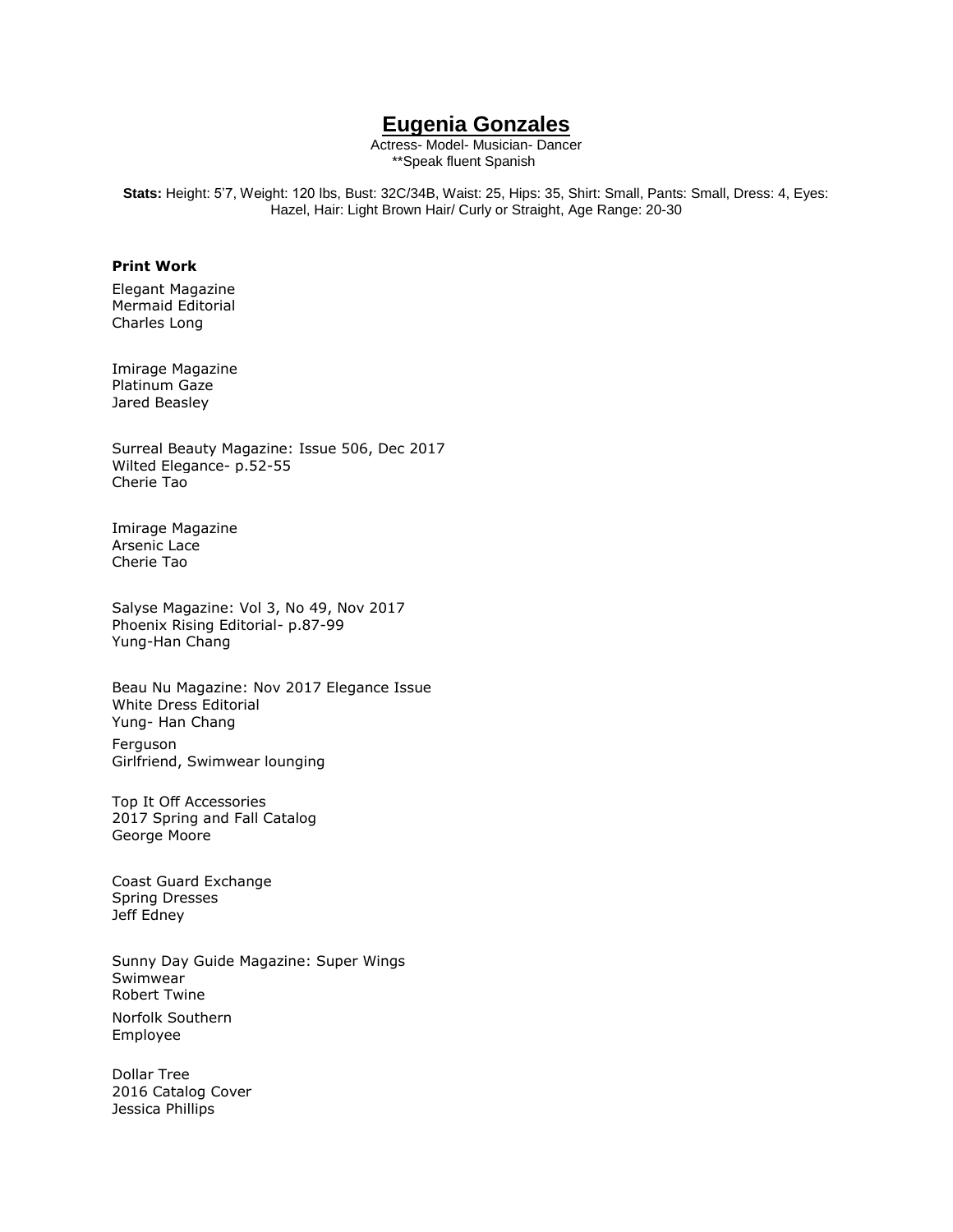Home of Poi Fire Performer- Web, Main Brochures Me Chesapeake Visitors Guide (January 2016) Cover City of Chesapeake

Coastal Virginia Magazine (February 2016) Bride Salon Vivace Ad

Visual Artistry (Dec 2015) Danza Editorial- pg.134-137 Estate Serenity Imagery

Beau Nu Magazine (November 2015- Water Theme) Fashion, Swimwear- pg.55-58 Torrance Saunders Photography

Prizm Magazine (Issue 1 Vol 1) Fashion- pg.31, 32, 33 Charles Hundley

Norfolk Tourism Dining Ad Upscale Diner Jpixx- Jon Abrams

Virginia Beach Tourism Girlfriend Shopper, Swimwear- Web BCF/ Lisa Shragg

VOW Bride Magazine (Jan 2015) Bride Show Bride Advertisements

Visual Artistry Magazine July 2014 Issue 12 Liquid Gold Editorial- pg.20 Dana Chapman

2014 Alonzo Bristol Apparel Catalog Lingerie, Pajamas- Web, Print John Herzog

Dollar Tree Mardi Gras Products- Web, Print, etc Len Rothman

City of Norfolk Tourism- Mermaid Winery Girlfriend- Web, Print BIA Advertising/ Glenn Fajota Coast Guard Exchange- Fitness Apparel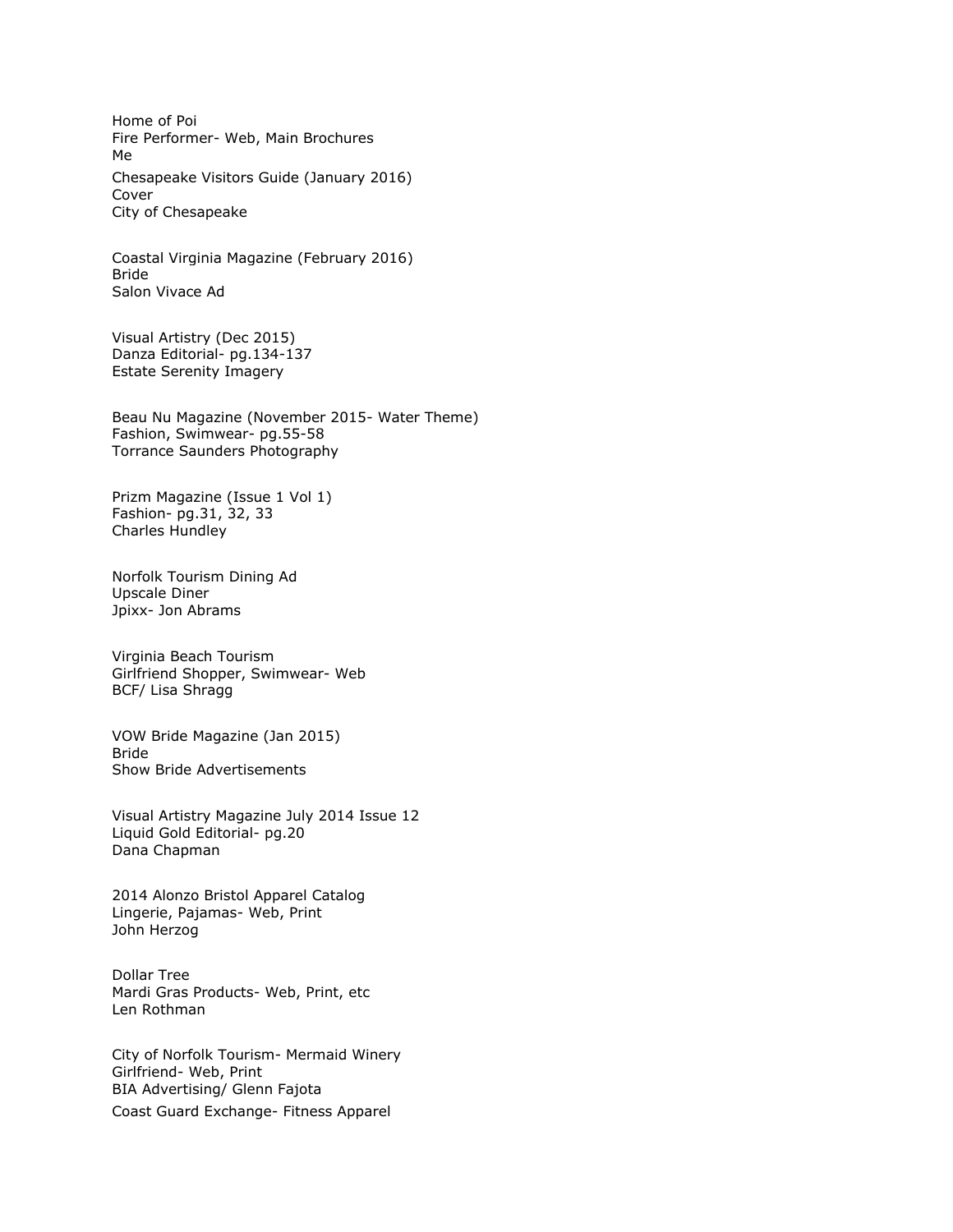Direct Mail flyers, eBlast Ads, Web John Edney Studios

Splash Magazine July 2013 Cover Model & pg.6-7 Splash Magazine

Norfolk International Airport Campaign Girlfriend- Billboard, Web, Print, etc BCF- Boom Your Brand

Birthday Suits 2012 Swimwear- pg. 5 Sunny Day Guide Magazine

Brew Thru 2012 Swimwear- pg.10,16,18,19 Sunny Day Guide Magazine

## **Runway/ Live Event/ Other Stage Performances**

2018 Showbride Davids Bridal Emer Lunasin

2018 Va Wedding Week Davids Bridal, All the Rage

2017 DC Swimweek Cocosands, Bathhouse Swimwear, Aguaciel Moh Ducis

Little Black Dress Runway Show Elizabeth St John Atelier, Le Bustiere French Alliance/ Helene France

2016 Virginia Fashion Week Yatra, Foxers, Lipgloss n Stilettos Ann Ward Leister

Virginia Beach Towncenter Fall Fashion Runway Show Anthropologie Jacey Byrne

Brides Across Virginia Maya Couture Ft. Eustis/ Show Bride A

2015 VOW Bridal Event Davids Bridal, All the Rage, Janies Bridal Style Events/ Kim Wadsworth